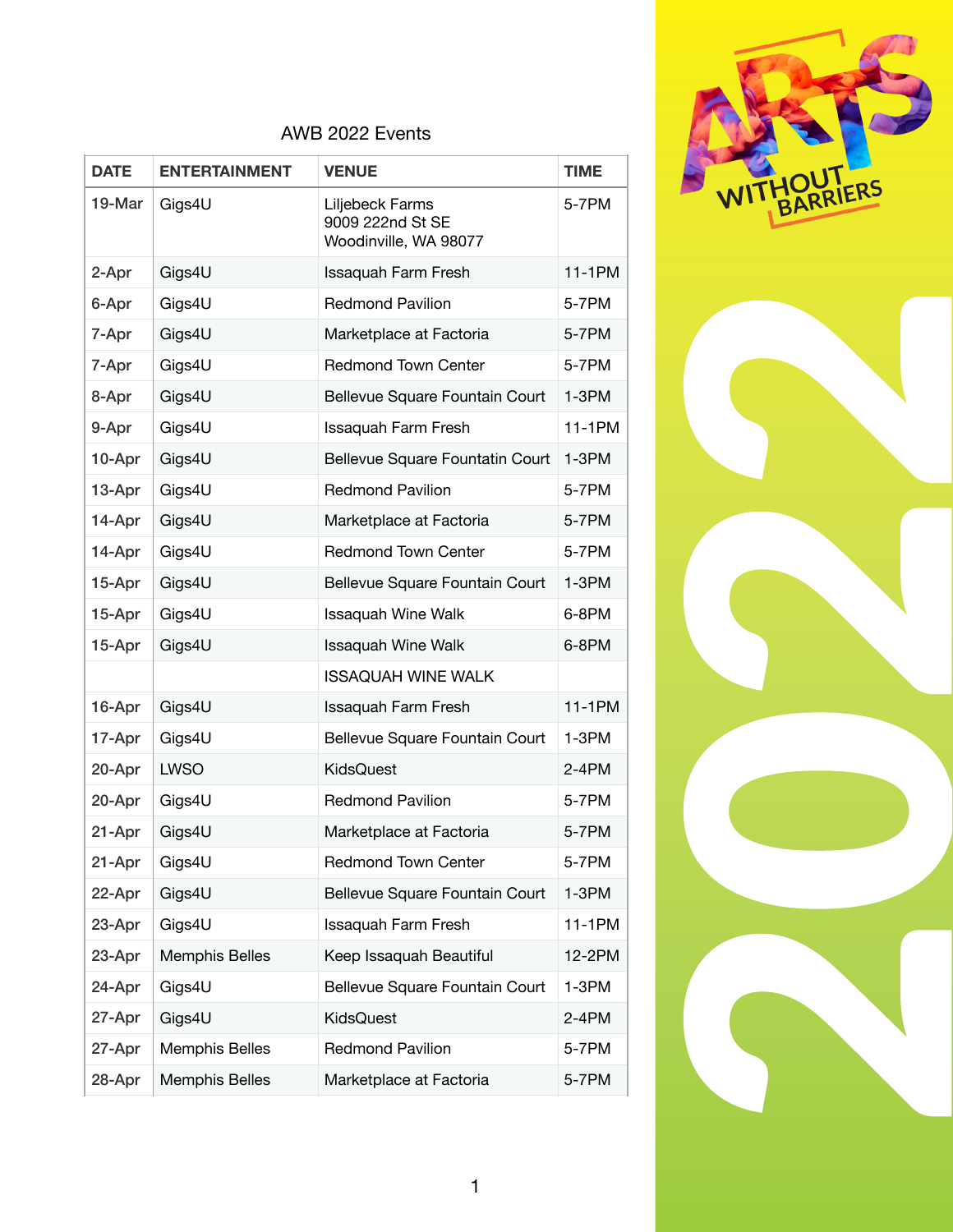| 28-Apr    | Gigs4U      | <b>Redmond Town Center</b>     | 5-7PM   |
|-----------|-------------|--------------------------------|---------|
| 29-Apr    | Gigs4U      | Bellevue Square Fountain Court | $1-3PM$ |
| 4-May     | Gigs4U      | KidsQuest                      | 2-4PM   |
| 4-May     | Gigs4U      | <b>Redmond Pavilion</b>        | 5-7PM   |
| 5-May     | <b>LWSO</b> | Marketplace at Factoria        | 5-7PM   |
| 5-May     | Gigs4U      | <b>Redmond Town Center</b>     | 5-7PM   |
| 6-May     | Gigs4U      | Bellevue Square Fountain Court | $1-3PM$ |
| 7-May     | Gigs4U      | Marketplace at Factoria        | 12-2PM  |
| 8-May     | Gigs4U      | Marketplace at Factoria        | 12-2PM  |
| 8-May     | Gigs4U      | Bellevue Square Fountain Court | $1-3PM$ |
| 11-May    | Gigs4U      | KidsQuest                      | $2-4PM$ |
| 11-May    | Gigs4U      | <b>Redmond Pavilion</b>        | 5-7PM   |
| 12-May    | Gigs4U      | Marketplace at Factoria        | 5-7PM   |
| 12-May    | Gigs4U      | <b>Redmond Town Center</b>     | 5-7PM   |
| 13-May    | Gigs4U      | Bellevue Square Fountain Court | $1-3PM$ |
| $14$ -May | Gigs4U      | Marketplace at Factoria        | 12-2PM  |
| 14-May    | LWSO        | Issaquah Art Walk Music        | 6-8PM   |
| 14-May    | Gigs4U      | Issaquah Art Walk Music        | 6-8PM   |
| 14-May    | Gigs4U      | Issaquah Art Walk Music        | 6-8PM   |
| $15-May$  | Gigs4U      | Bellevue Square Fountain Court | $1-3PM$ |
| 18-May    | Gigs4U      | KidsQuest                      | 2-4PM   |
| 18-May    | Gigs4U      | <b>Redmond Pavilion</b>        | 5-7PM   |
| 19-May    | Gigs4U      | Marketplace at Factoria        | 5-7PM   |
| 19-May    | Gigs4U      | <b>Redmond Town Center</b>     | 5-7PM   |
| 20-May    | Gigs4U      | Bellevue Square Fountain Court | $1-3PM$ |
| 21-May    | Gigs4U      | Marketplace at Factoria        | 12-2PM  |
| 25-May    | Gigs4U      | <b>Redmond Pavilion</b>        | 5-7PM   |
| 26-May    | Gigs4U      | Marketplace at Factoria        | 5-7PM   |
| 26-May    | Gigs4U      | <b>Redmond Town Center</b>     | 5-7PM   |
| 27-May    | Gigs4U      | Bellevue Square Fountain Court | $1-3PM$ |
| 28-May    | Gigs4U      | Marketplace at Factoria        | 12-2PM  |
| 29-May    | Gigs4U      | Bellevue Square Fountain Court | $1-3PM$ |



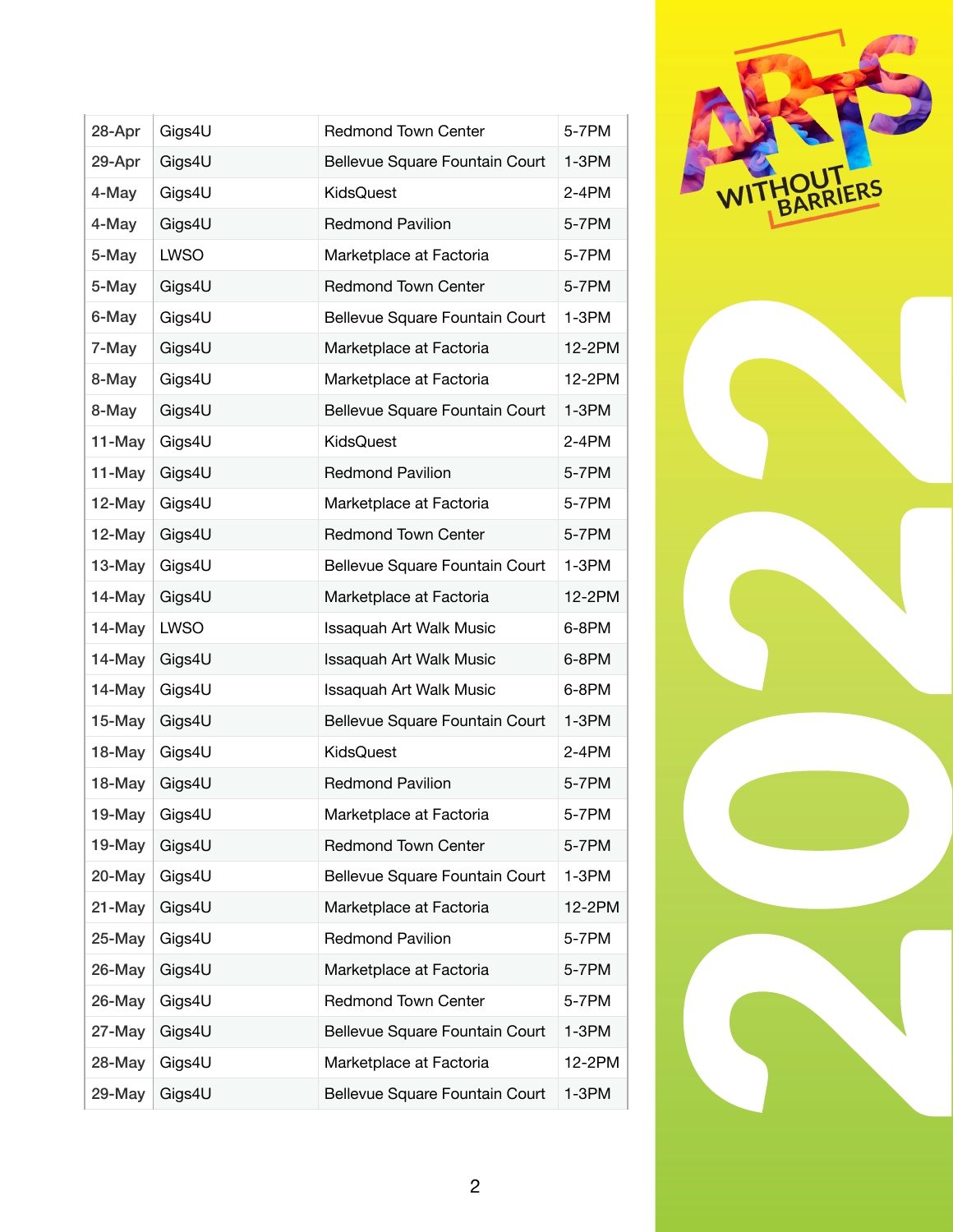| 30-May     | Gigs4U                | Marketplace at Factoria        | 12-2PM            |
|------------|-----------------------|--------------------------------|-------------------|
| 1-Jun      | Sustain Music Project | KidsQuest                      | $2 - 4$ PM        |
| 1-Jun      | Gigs4U                | <b>Redmond Pavilion</b>        | 5-7PM             |
| 2-Jun      | Sustain Music Project | <b>Bellevue Farmers Market</b> | $4:30-6:$<br>30PM |
| 2-Jun      | Gigs4U                | <b>Redmond Town Center</b>     | 5-7PM             |
| 3-Jun      | Gigs4U                | Bellevue Square Fountain Court | $1-3PM$           |
| 5-Jun      | Gigs4U                | Bellevue Square Fountain Court | $1-3PM$           |
| 9-Jun      | Gigs4U                | <b>Bellevue Farmers Market</b> | $4:30-6:$<br>30PM |
| 9-Jun      | Gigs4U                | <b>Redmond Town Center</b>     | 5-7PM             |
| $10 - Jun$ | Gigs4U                | Kirkland Art Center            | $5:30-7:$<br>30PM |
| $16$ -Jun  | Gigs4U                | <b>Bellevue Farmers Market</b> | $4:30-6:$<br>30PM |
| 16-Jun     | Gigs4U                | <b>Redmond Town Center</b>     | 5-7PM             |
| $23 - Jun$ | Gigs4U                | <b>Bellevue Farmers Market</b> | $4:30-6:$<br>30PM |
| $23 - Jun$ | Gigs4U                | <b>Redmond Town Center</b>     | 5-7PM             |
| $30 - Jun$ | Gigs4U                | <b>Bellevue Farmers Market</b> | $4:30-6:$<br>30PM |
| $30 - Jun$ | Gigs4U                | <b>Redmond Town Center</b>     | 5-7PM             |
| 7-Jul      | Sustain Music Project | <b>Bellevue Farmers Market</b> | $4:30-6:$<br>30PM |
| 7-Jul      | Gigs4U                | <b>Redmond Town Center</b>     | 5-7PM             |
| 8-Jul      | Gigs4U                | Celebrate Woodinville          | <b>TBD</b>        |
| $14$ -Jul  | Gigs4U                | <b>Bellevue Farmers Market</b> | $4:30-6:$<br>30PM |
| $14$ -Jul  | Gigs4U                | <b>Redmond Town Center</b>     | 5-7PM             |
| $21 -$ Jul | Gigs4U                | <b>Bellevue Farmers Market</b> | $4:30-6:$<br>30PM |
| $21 -$ Jul | Gigs4U                | <b>Redmond Town Center</b>     | 5-7PM             |
| 28-Jul     | Gigs4U                | <b>Bellevue Farmers Market</b> | $4:30-6:$<br>30PM |
| 28-Jul     | Gigs4U                | <b>Redmond Town Center</b>     | 5-7PM             |